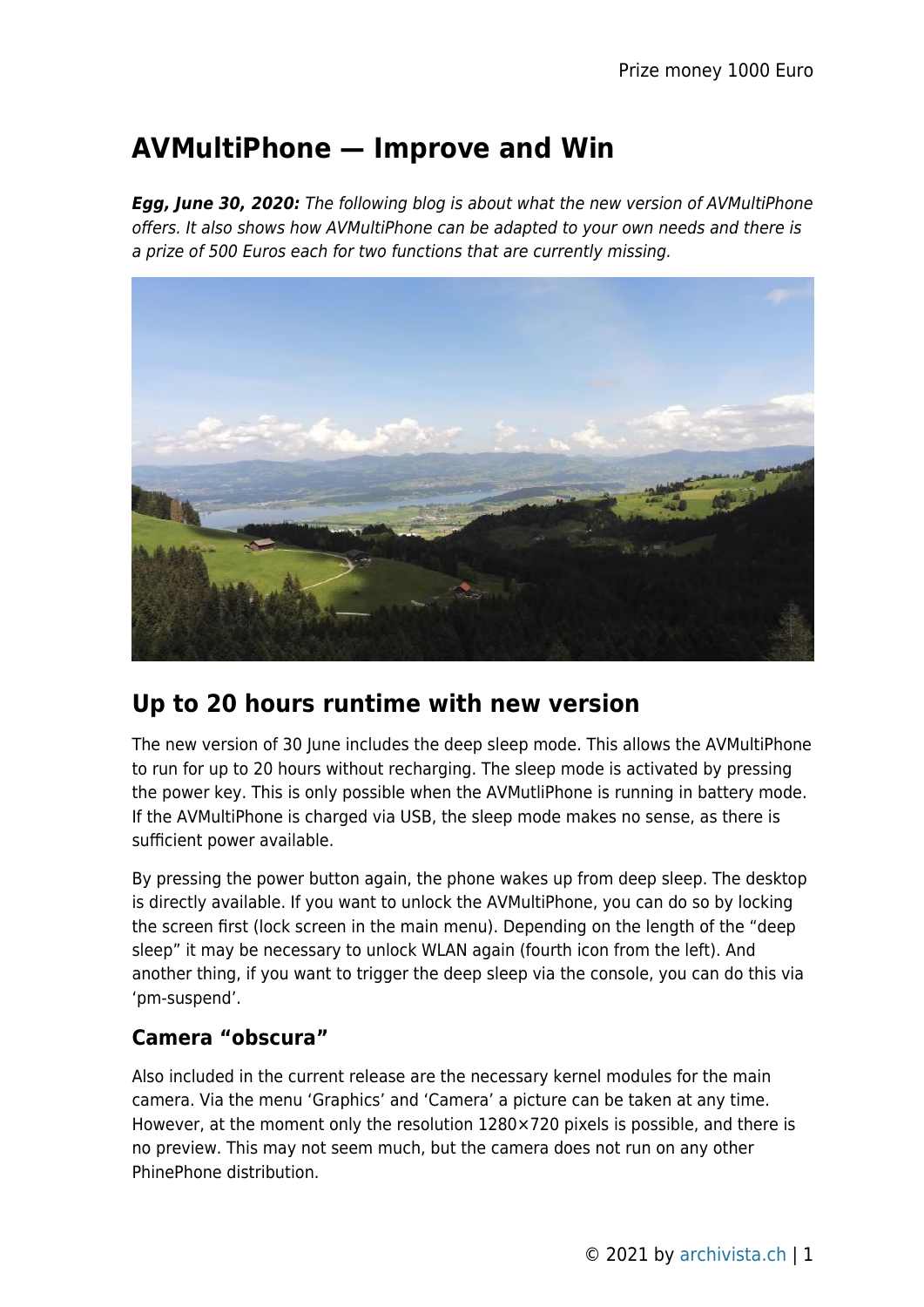The current camera script is published here:

#!/bin/bash

```
pfad="/home/archivista/Desktop"
dat=`date +'%Y-%m-%d-%T'`
file="$pfad/camera-$dat.jpg"
/usr/bin/media-ctl -d /dev/media1 --set-v4l2 '"ov5640
3-004c":0[fmt:UYVY8_2X8/1280x720]'
/usr/bin/ffmpeg -s 1280x720 -f video4linux2 -i /dev/video1 -
vframes 1 $file
chown archivista.archivista $file
```
The camera itself is capable of recording images with 5 megapixels, but the relevant information is currently missing. Unfortunately the parameters cannot be easily adjusted with other pixel numbers and a transfer like "ov5640 3-004c":0[fmt:UYVY8…] is just not self-explanatory.



# **Adapt AVMultiPhone to your own needs**

First of all, AVMultiPhone can be adapted to your own needs. The question is rather how to prevent accidentally damaging the system or creating fuses. But first, to work efficiently, we will show how AVMultiPhone can be accessed with standard Linux tools.

## **Access via SSH and VNC**

In contrast to other PinePhone distributions, access is initially not restricted. Both SSH and VNC are available. The easiest way to access them is via the USB cable. As soon as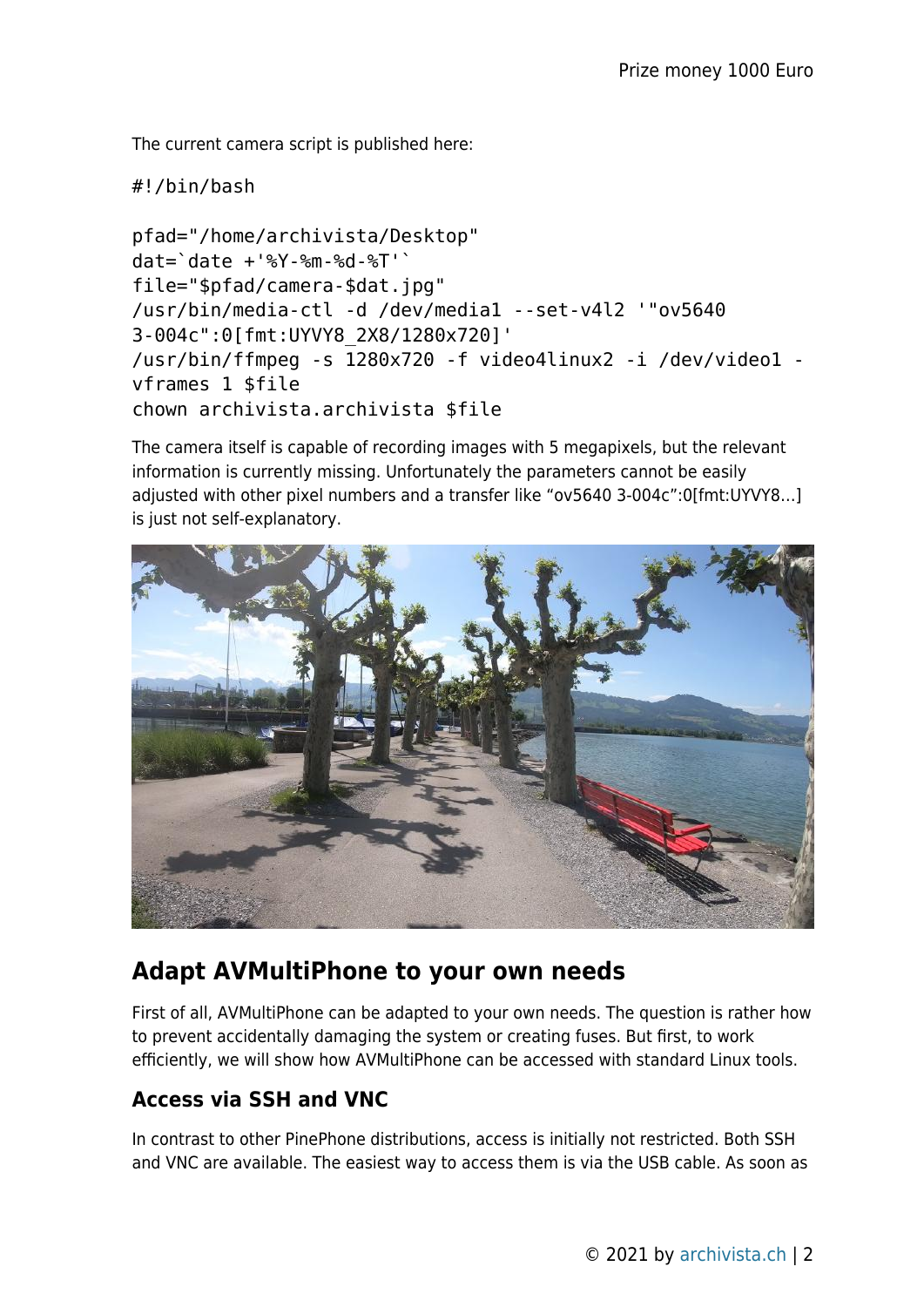the AVMultiPhone is attached, the internal IP address 172.16.42.1 is set in AVMultiPhone. Ideally (i.e. under your Host) usb0 can be activated and SSH access is available. Command for this:

### **ifconfig usb0 172.16.42.2 up ssh root@172.16.42.1**

The 'root' password is 1234, and access is also possible with the 'archivista' user. This user can be used to start graphical programs. The only thing you have to make sure is that 'export DISPLAY=:0' is set in each case. Example for setting up the VNC server (archivista user):

## **export DISPLAY=:0 x11vnc -passwd archivista**

Afterwards, the connection can be established from the host computer:

### **vncviewer -encodings 'tight copyrect' 172.16.42.1**

Of course, other VNC programs can also be used and access via WLAN is also possible. For this reason, it is recommended to change the default passwords or to switch off the ssh service on the way. To do this, you can use the command '/etc/init.d/ssh stop' or 'rc-update del ssh default' to permanently disable SSH.

## **Installing software**

AVMultiPhone is based on pmOS (postmarketOS) or Alpine Linux. So all packages are available, which are also available there. These are managed with the 'apk' package manager. The following commands are useful:

**apk info** Lists all installed packages **apk list –verbose** listing of all available packages apk search xxx Search for the package xxxx apk add -force -allow-untrusted xxx Install the pact xxx (also locally) **apk del xxx** Remove the package **apk update** Update package sources **apk upgrade** Install newly available packages (at your own risk)

## **Save system**

Unfortunately, the command 'apk upgrade' can lead to a partial or total loss of the system, because not all packages are always matched. This is especially tricky with 'uboot-pinephone' and the kernel 'linux-postmarketos-allwinner'. Both overwrite the file '/boot/sun50i-a64-pinephone-1.1.dtb'. This can lead to the fact that after that e.g. no sound or no SIM card is available anymore. The current remedy is to copy back the delivered 'dtb' file:

**cp /boot/sun50i-a64-pinephone-1.1.old cp /boot/sun50i-a64-**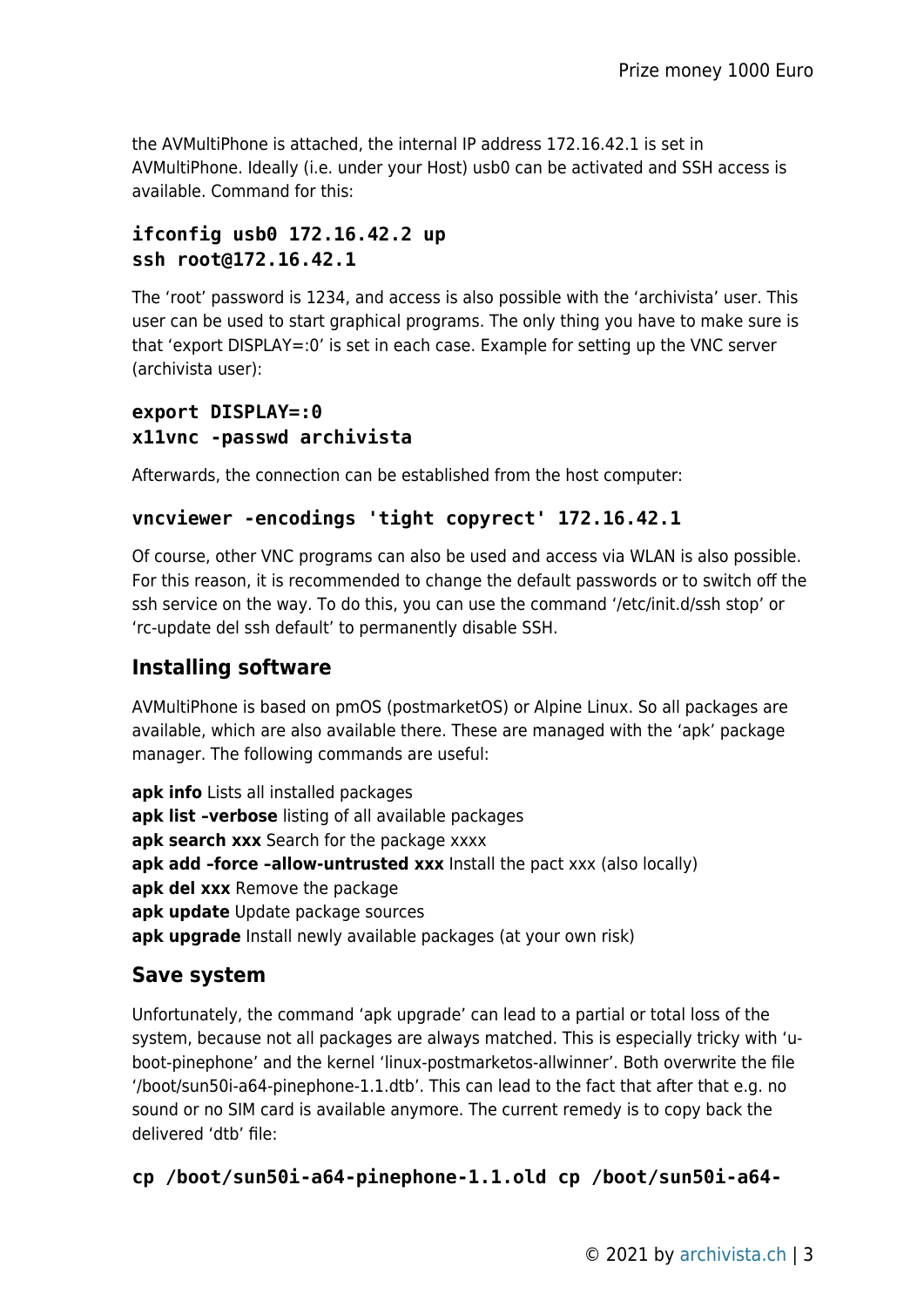## **pinephone-1.1.dtb**

Afterwards, a restart must be performed, the sound and SIM card should now work again. A side note on the problem: If the situation was understood correctly, the PinePhone should have a separate 'dtb' file for each hardware version, but this feature is currently missing under pmOS.

## **Create Master Image**

Uploading a new image to an SD card is easy. Apart from **[etcher.io,](http://etcheri.io)** which does the job graphically, here again the command for the console is presented:

```
gunzip -c postav_200630.img.gz | dd of=/dev/sdX bs=64M
```
#### **Attention: Replace /dev/sdX with the correct letter of the SD card (e.g. /dev/sdh). A wrong letter will destroy your own system!**

It becomes a bit more difficult if you want to backup a current image. Copying the medium with 'dd if=/dev/sdX of=one.img bs=64M' works fine, but it leads to infinitely large files. A small script was created for this:

```
#!/bin/bash
```

```
umount /media/archivista/*
device="/dev/sdX"
mkdir -p /sdin
mount ${device}2 /sdin
rm -f /sdin/etc/NetworkManager/system-connections/*
echo "" >/sdin/root/.ssh/known_hosts
echo "" >/sdin/home/archivista/.ssh/known_hosts
rm -f /sdin/home/archivista/.local/share/calls/*
rm -f /sdin/root/.local/share/calls/*
rm /sdin/var/log/Xorg*
echo "" >/sdin/root/.ash_history
echo "" >/sdin/home/archivista/.ash_history
umount /sdin
zerofree ${device}2
dd if=$device of=$1 bs=512 count=14880767
gzip $1
```
This creates a new master image. Again, /dev/sdX must be replaced with the correct letter. It is also important that the profiles for WLAN, phone calls and SMS are deleted. If you don't want this, you can comment out the corresponding commands.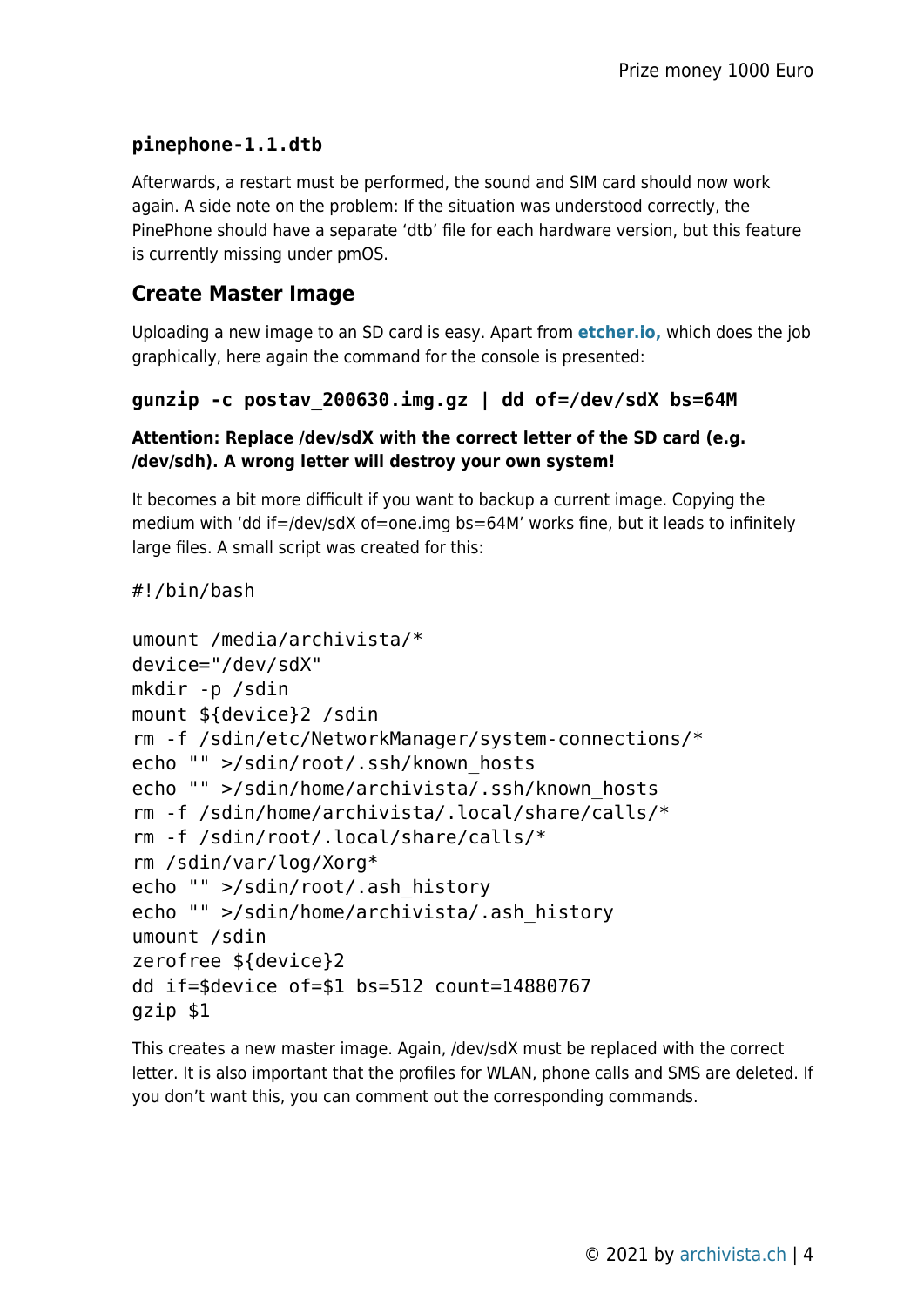

## **Developing with pmbootstrap**

If you want to customize AVMultiPhone more profoundly, you will sooner or later resort to the development environment of postmarektOS. These are Python3 scripts. Unfortunately the installation command 'pip3 install pmbootstrap' does not always work. Therefore a small script was created for AVMultimedia:

#!/bin/bash

```
cp -f sudoers /etc
apt-get update
apt-get -y install python3-pip
apt-get -y install git-core
apt-get -y install binfmt-support
pip3 install pmbootstrap
export PATH=/home/archivista/.local/pmbootstrap/bin:$PATH
```
After the environment is available, you can start with **pmbootstrap init.** If everything works, you will have to answer a few questions, if not, error messages will appear. If the process is successful, an image can then be created:

#### **pmbootstrap install --sdcard=/dev/sdX**

Here too, the correct letter must be used. Other commands that are useful in the development environment:

**pmbootstrap aportgen –fork-alpine xxx** Create local copy for customizations **pmbootstrap kconfig edit linux-postmarketos-allwinner** modify kernel file **pmbootstrap checksum linux-postmarketos-allwinner** perform test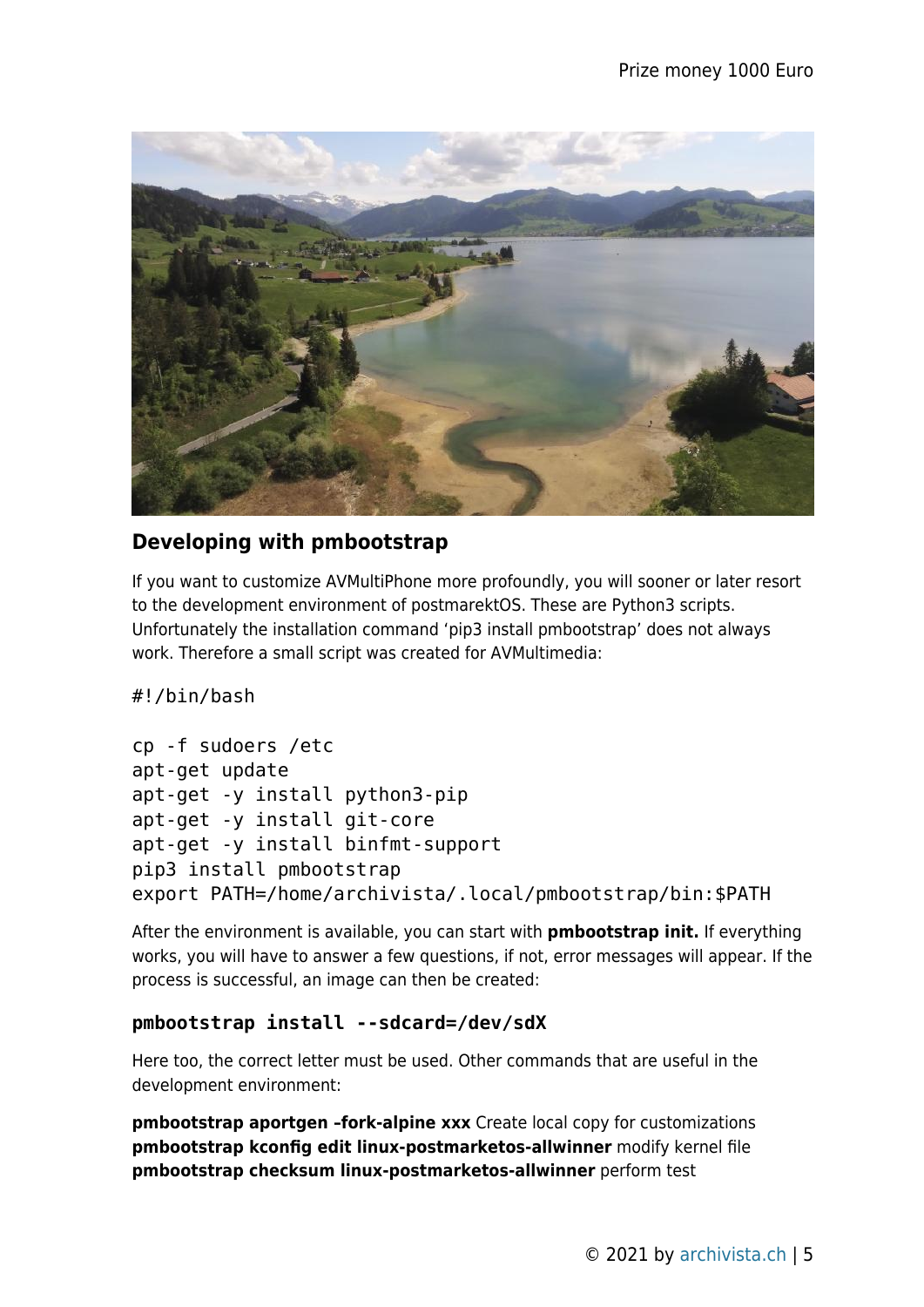#### **pmbootstrap build linux-postmarketos-allwinner –force** rebuild kernel

The options **checksum** and **build** can be applied to any package, the packages themselves are managed by the file 'APKBUILD'. In the kernel this file is located in the subfolder of the main pmOS folder:

#### **cache\_git/pmaports/main/linux-postmarektos-allwinner**

There may also be copies (for forked and new packages) in the temp folder:

#### **~/pmOS/cache\_git/pmaports/temp/xxx**

If a new package should always be created, the release number in APKBUILD should be increased. If the 'build' command is successful, the package can be obtained from the order below:

#### **~/pmos/packages/edge/aarch64**

If you need help, you can try your luck in the IRC channel #postmarketos. A web-based access is possible via **<https://freenode.net>** (without registration). The channel can also be accessed via **[https://riot.im](https://freenode.net)** (with registration). It is important to know that assistance is always voluntary, i.e. there is no guarantee of support.



# **Participate and win**

Currently, AVMultiPhone is missing two functions that would make working much more comfortable. That's why 500 euros each in premiums are being suspended here to maintain the two functions.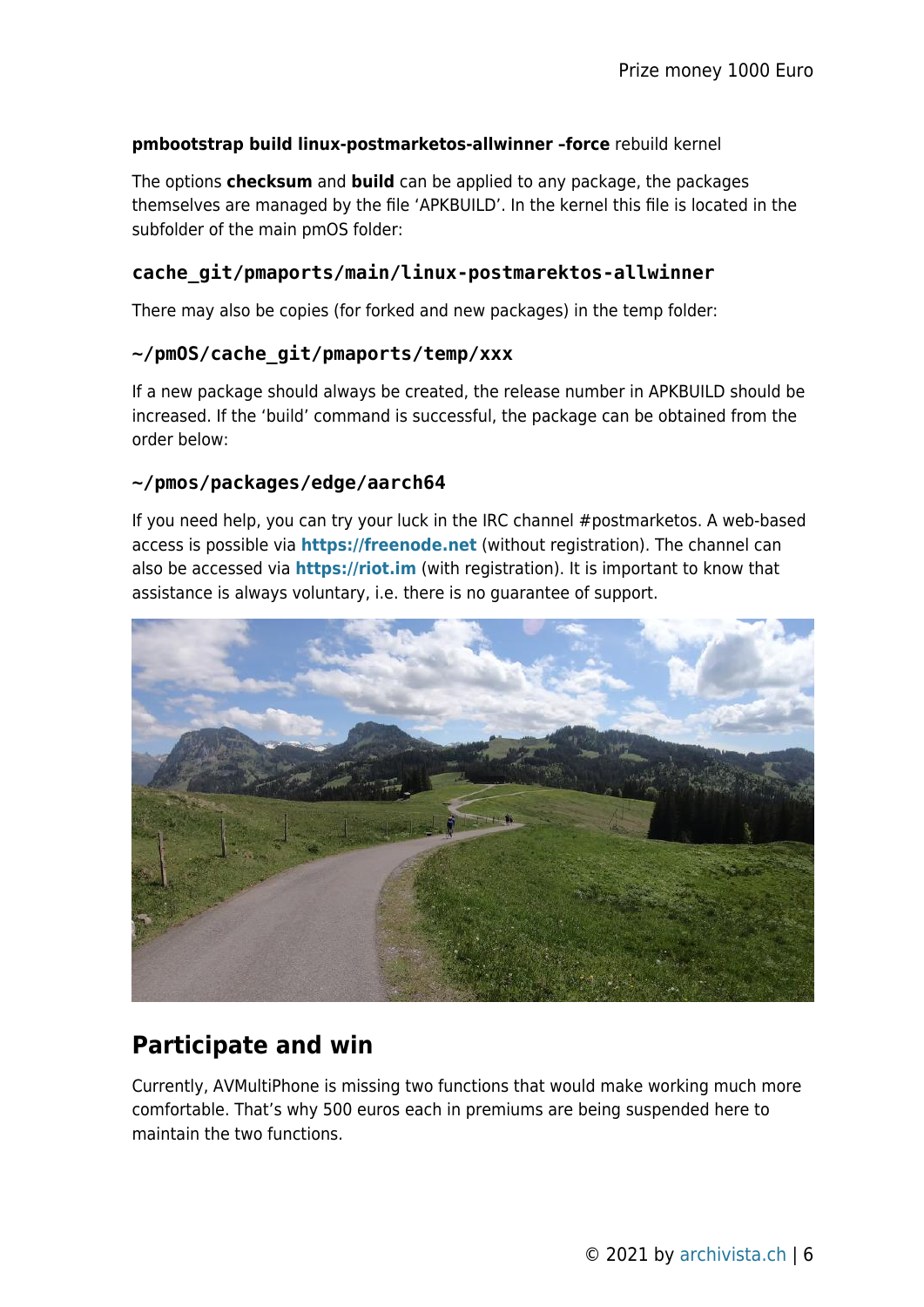## **Awakening from deep sleep due to call**

Calls from deep sleep are currently possible without problems from Mobian and UBPorts. With AVMultiPhone or pmOS this is currently not possible. According to a UBPorts developer the activation is done with the following two commands:

```
echo "AT+QDAI=1,0,0,2,0,1,1,1" | atinout - /dev/EG25.AT -
echo 'AT+QCFG="risignaltype", "physical"' | atinout -
/dev/EG25.AT -
```
These commands are also working under AVMultiPhone, 'OK' is returned. Telephone calls are also accepted during deep sleep, but the deep sleep is not successfully ended (i.e. the call cannot be noticed). Instead, AVMultiPhone remains in deep sleep until the power key is pressed and then rings briefly (the call therefore arrives in deep sleep, there is simply no way to answer the call directly from deep sleep at the moment.

For the premium either an AVMultiPhone image has to be delivered, where the waking up from deep sleep works in battery mode, or it has to be reproducibly documented how this can be retrofitted.

## **Commands to access camera modes**

The main camera is realized via the kernel module 'ov5640'. The following modes are documented in the sources:

```
OV5640_MODE_QVGA_176_144,
OV5640_MODE_QVGA_320_240,
OV5640_MODE_VGA_640_480,
OV5640_MODE_NTSC_720_480,
OV5640_MODE_PAL_720_576,
OV5640_MODE_XGA_1024_768,
OV5640_MODE_720P_1280_720,
OV5640_MODE_1080P_1920_1080,
OV5640_MODE_QSXGA_2592_1944,
```
These resolutions must be available as both image and video at 15, 30 and 60 frames per second. Of course only if the resolution allows it (e.g. the ov5640 sensor can only record HD with  $1920\times1080$  and 30 fps).

Again, either an image can be made available with AVMultiPhone or it must be demonstrated with comprehensible steps how the functionality can be realized in AVMultiPhone.

Alternatively, offers can be submitted for the above or other jobs. Offers sent to **[webmaster@archivista.ch](mailto:webmaster@archivista.ch)** will be processed with pleasure in a friendly and speedy manner.

*Update from June 30, 2020:* The award for the camera response has been awarded.